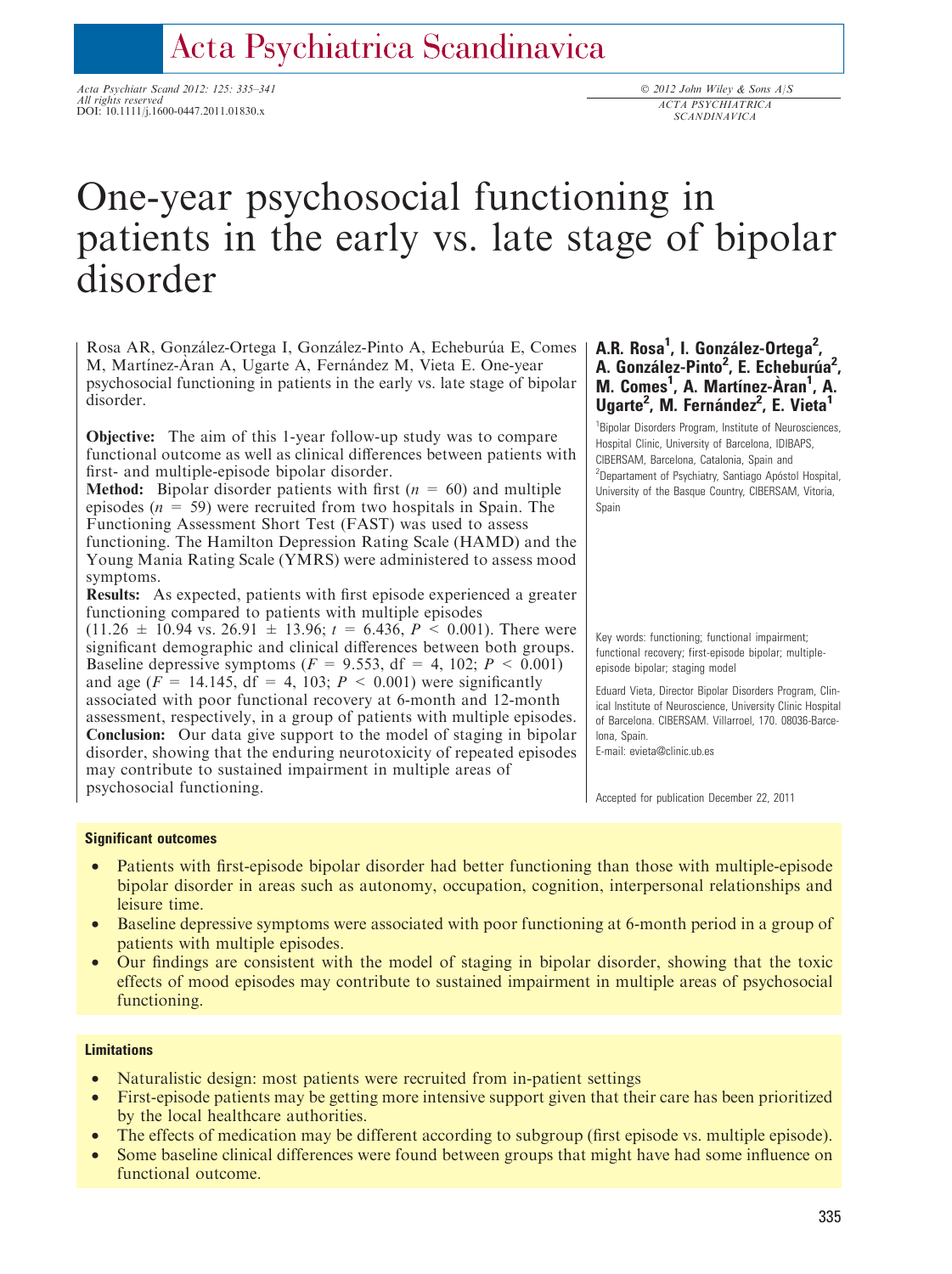# Introduction

Bipolar disorder has been associated with a marked impairment in psychosocial functioning (1–7). Patients show difficulties in multiple areas of functioning (independent living, interpersonal relationships, occupational and educational achievement, recreational enjoyment, and sexual activity) that appear early in the course of the illness (8–12). The functional impairment may continue for prolonged periods, even when patients with bipolar disorder are in clinical remission (3, 13–17). Therefore, psychosocial dysfunction among bipolar disorder is not limited to symptomatic periods, but may be enduring or result in sustained disability, which contributes to high personal suffering and socioeconomic costs to society (18, 19).

Longitudinal studies of patients with bipolar disorder indicate that functional recovery is more difficult than symptomatic improvement (6). The European Mania in Bipolar Evaluation of Medication (EMBLEM) study results show that 64% of patients achieved remission, whereas only 34% achieved functional recovery during the 2-year follow-up after an acute episode (20). However, the knowledge about factors related with psychosocial outcomes in patients with bipolar disorder is limited. Clinical factors such as subclinical depressive symptoms (4, 5, 14) and number of depressive (21) or mixed episodes (22) seem to have a clear negative impact on functioning. Furthermore, cognitive impairment (23–25), low social support perceived by the patient, as well as dysfunctional beliefs or cognitive schemas appear to play a significant role in functioning of patients with bipolar disorder(5). Although insight impairment is common among first episode patients, especially when they experience manic symptoms, a recent study did not find relationship between unawareness of having a mental disorder and functioning (26).

Some studies report that functional outcome in first-episode patients are typically less adverse than those of multiple-episode patients, and treatment is more effective if patients are not already chronically ill (27). In addition, functional impairment seems to increase with the number of previous episodes and longer illness duration (28–30). Such evidence is consistent with the staging model theory, which suggests a progression of bipolar disorder from prodromal (latent period) to more severe and refractory presentations (stage 4) as a consequence of the cumulative exposure to acute episodes, and specific treatments should be contemplated for each stage (31–33).

Hence, a better understanding of the functional outcome and clinical differences between first- and multiple-episode patients, at different points of the course of the illness, would permit more effective treatments for disability (27).

# Aims of the study

The main aim of this study was to assess functional outcome in first-episode vs. multiple-episode patients with bipolar disorder in a 12-month follow-up study. Secondarily, we also examined clinical differences between both groups.

# Material and methods

# **Patients**

A multicenter study with long-term follow-up was conducted on patients with bipolar disorder enrolled prospectively in the Santiago Apóstol Hospital of Vitoria (22) and in the Bipolar Disorders Program of the Hospital Clinic of Barcelona (34–36) because of experiencing first or multiple episodes of bipolar disorder. First episode was defined as the first lifetime occurrence of a manic, depressive, or mixed episode. Multiple episodes were defined as the occurrence of at least two lifetime episodes. Both sites have specific 'First-episode Programs' and take care of acutely as well as chronically ill in- and out-patients. Multiple-episode patients were randomly selected from a pool of over 600 patients with bipolar disorder. All subjects met diagnostic criteria (Diagnostic and Statistical Manual of Mental Disorders, 4th Edition (DSM-IV-TR) (37) for bipolar disorder I, II, or not specified. Patients on psychological therapy were not included. All participants who provided informed consent  $(N = 119)$  were included in the study. Subjects with mental retardation or cerebral organic disorders were excluded. Ethical approval of the study was obtained by the Ethics Committees of the two hospitals.

## Assessment

Diagnosis of bipolar disorder was determined at baseline using the Structured Clinical Interview for DSM-IV Axis I Disorders (SCID-I) (38) according to DSM-IV diagnostic criteria. These interviews were carried out independently by experienced clinicians. The data on interrater reliability obtained with these interviews in this study were satisfactory (kappa =  $0.91$  and kappa =  $0.88$ respectively).

The sociodemographic and clinical variables of patients recorded at baseline included gender, age,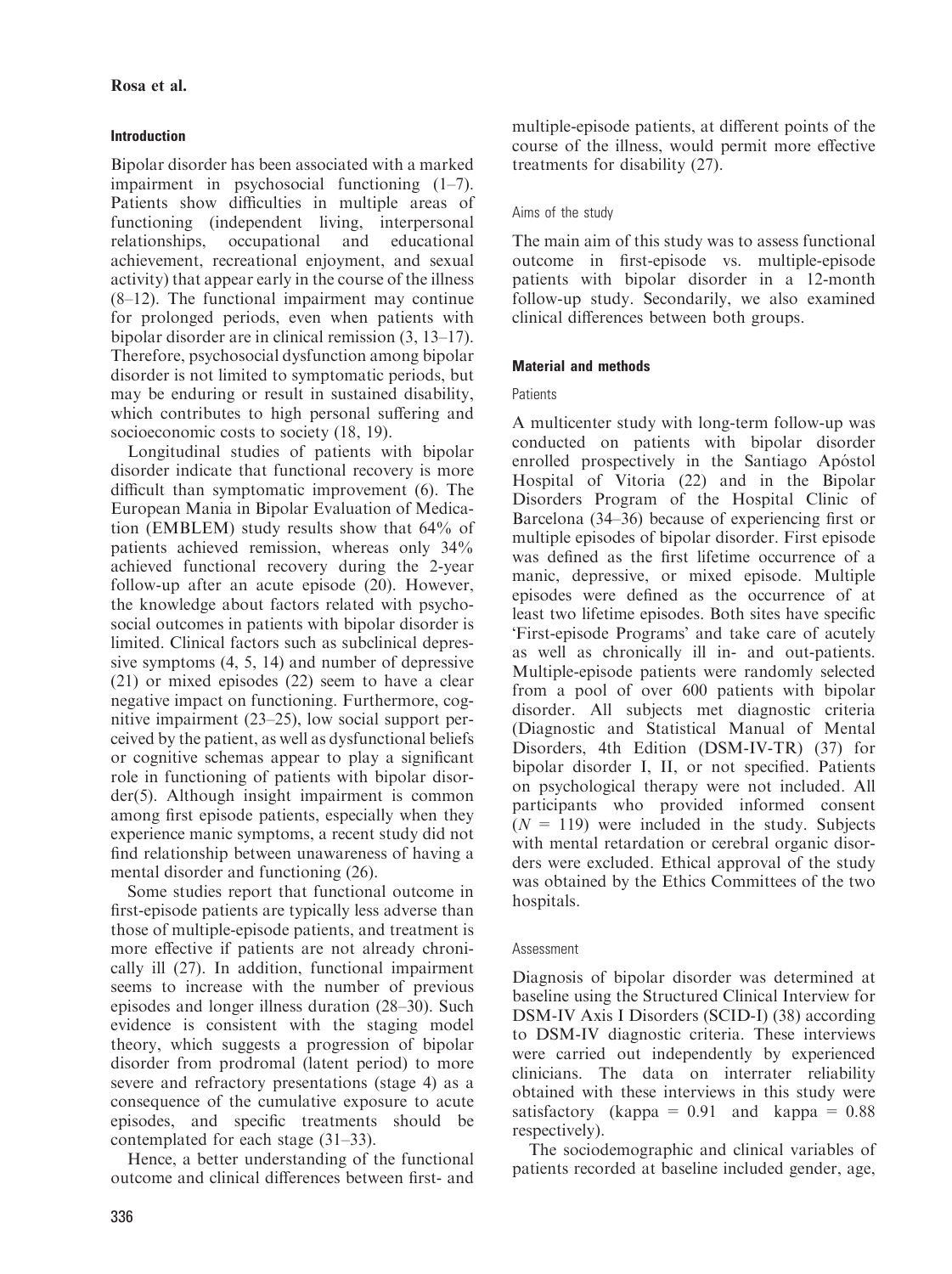marital status, educational level, employment status, living conditions, age at onset, bipolar subtypes, episode onset, hospitalizations, history of suicide attempts, alcohol and substance abuse, and axis I comorbidity. Pattern of medication prescribed was also collected consisting of a mood stabilizer (predominantly lithium or valproate), antipsychotics, antidepressants, and others.

Manic and depressive symptoms were evaluated with the Young Mania Rating Scale (YMRS) (39) and the Hamilton Depression Rating Scale (HDRS-21) (40) respectively. Symptomatic recovery was defined as a score of eight or less on the HDRS-21 and a score of five or less on YMRS. The Functioning Assessment Short Test (FAST) (41) was used to assess functional outcome of patients. The FAST has been validated in both multiple-episode (41, 42)) and first-episode patients (43).

All patients were evaluated with this protocol at baseline, at six months, and at one year, during follow-up.

# Statistical analysis

spss for Windows, version 16.0, was used for the statistical analyses. Sociodemographic and clinical characteristics of patients were calculated with descriptive analysis. Differences between first-episode patients and multiple-episode patients were analyzed by Pearson's chi-square test for categorical variables and Student's t-test for continuous variables. Analysis of covariance (ancova) was used to adjust for demographic (age) and mood symptoms (YMRS and HDRS) that were significantly different between groups.

## **Results**

## Baseline patient characteristics

A total of 119 patients with bipolar disorder were recruited for the 1-year follow-up outcome study, 60 of whom were on first mood episode. There were differences between the groups on the number or patients who completed the 1-year follow-up study (multiple episodes: 76.27% vs. first episode:  $100\%$ ,  $P \le 0.001$ ). Patients with multiple episodes were significantly older than patients with first episode  $(46.73 \pm 15.05 \text{ vs. } 29.73 \pm 10.34,$  $P \leq 0.001$  and had higher level of education  $(44.1\% \text{ vs. } 25\%, P = 0.023)$ . Moreover, a greater percentage of patients with first episode were single compared to patients with multiple episodes  $(71.7\% \text{ vs. } 43.9\%, P = 0.012)$ , and more of them lived with their parents (55% vs. 34.7%,

 $P = 0.019$ . There were no differences regarding age at onset between patients with first episode  $(28.33 \pm 10.30)$  and multiple episodes  $(29.83 \pm 13.22)$   $(P = 0.501)$ . All subjects with first episode were in-patients compared to 54 (91.5%) of those with multiple episodes  $(x^2 = 5.308, P = 0.027)$ . Axis I comorbidity was more prevalent in first-episode group compared to those with multiple episodes  $(41.7\%$  vs.  $34\%$ ,  $P = 0.002$ ). First-episode patients had significantly higher baseline YMRS total scores  $(29.93 \pm 12.16 \text{ vs. } 13.07 \pm 11.17, P \le 0.001)$ and HDRS total scores  $(18.30 \pm 7.82 \text{ vs.})$  $12.57 \pm 8.94$ ,  $P < 0.001$ ) compared to patients with multiple episodes. As expected, higher number of episodes was observed in patients with multiple episodes than in those with first episode  $(11.98 \pm 8.58 \text{ vs. } 1.30 \pm 0.62, t = 9.617; P <$ 0.001). Other baseline sociodemographic and clinical characteristics are listed in Table 1.

Table 1. Sociodemographic and clinical characteristics of patients with first or multiple episodes of bipolar disorder

|                             | First<br>episode<br>$(n = 60)$ |               | Multiple<br>episode<br>$(n = 59)$ |               | Overall<br>$(n = 119)$ |               | First vs.<br>multiple |         |
|-----------------------------|--------------------------------|---------------|-----------------------------------|---------------|------------------------|---------------|-----------------------|---------|
|                             | Ν                              | $\frac{0}{0}$ | Ν                                 | $\frac{0}{0}$ | N                      | $\frac{0}{0}$ | $\chi^2$              | P       |
| Demographic variables       |                                |               |                                   |               |                        |               |                       |         |
| Sex (female)                | 24                             | 40            | 32                                | 54.2          | 56                     | 47.1          | 2.42                  | 0.120   |
| Educational level           |                                |               |                                   |               |                        |               |                       |         |
| College                     | 15                             | 25            | 26                                | 44.1          | 41                     | 34.5          | 0.029                 | 0.035   |
| Primary/high school         | 45                             | 75            | 33                                | 55.9          | 78                     | 65.5          |                       |         |
| Marital status              |                                |               |                                   |               |                        |               |                       |         |
| Single                      | 43                             | 71.7          | 25                                | 43.9          | 68                     | 58.1          | 10.927                | 0.012   |
| Married                     | 14                             | 23.3          | 22                                | 38.6          | 36                     | 30.8          |                       |         |
| Separate                    | 2                              | 3.3           | 9                                 | 15.8          | 11                     | 9.4           |                       |         |
| Widow                       | 1                              | 1.7           | 1                                 | 1.8           | $\overline{2}$         | 1.7           |                       |         |
| Employment status           |                                |               |                                   |               |                        |               |                       |         |
| Active                      | 51                             | 85            | 15                                | 28.3          | 66                     | 58.4          | 45.882                | < 0.001 |
| Unemployed                  | 9                              | 15            | 17                                | 32.1          | 26                     | 23            |                       |         |
| Disability                  | 0                              | $\Omega$      | 15                                | 28.3          | 15                     | 13.3          |                       |         |
| Retirement                  | 0                              | 0             | 6                                 | 11.3          | 6                      | 5.3           |                       |         |
| Living conditions           |                                |               |                                   |               |                        |               |                       |         |
| Alone                       | $\overline{2}$                 | 3.3           | 5                                 | 10.2          | 7                      | 6.4           | 9.997                 | 0.019   |
| Own family                  | 16                             | 26.7          | 24                                | 49            | 40                     | 36.7          |                       |         |
| Parents                     | 33                             | 55            | 17                                | 34.7          | 5                      | 45.9          |                       |         |
| <b>Other</b>                | 9                              | 15            | 3                                 | 6.1           | 12                     | 11            |                       |         |
| Clinical variables          |                                |               |                                   |               |                        |               |                       |         |
| Diagnosis                   |                                |               |                                   |               |                        |               |                       |         |
| Bipolar I                   | 39                             | 65            | 49                                | 86            | 88                     | 75.2          | 30.079                | < 0.001 |
| Bipolar II                  | 0                              | $\Omega$      | 8                                 | 14            | 8                      | 6.8           |                       |         |
| Unspecified                 | 21                             | 35            | 0                                 | $\Omega$      | 21                     | 17.9          |                       |         |
| Episode (baseline)          |                                |               |                                   |               |                        |               |                       |         |
| Depressive                  | $\overline{2}$                 | 3.3           | 27                                | 45.8          | 29                     | 24.4          | 56.211                | < 0.001 |
| Hypomania / Mania           | 16                             | 26.7          | 28                                | 47.5          | 44                     | 37            |                       |         |
| Mixed                       | 42                             | 70            | 4                                 | 6.8           | 46                     | 38.7          |                       |         |
| Inpatient                   | 60                             | 100           | 54                                | 91.5          | 114                    | 95.8          | 5.308                 | 0.027   |
| History of suicide attempts | 8                              | 13.3          | 24                                | 47.1          | 32                     | 26.9          | 15.758                | < 0.001 |
| Alcohol abuse               | 15                             | 25.0          | 9                                 | 15.25         | 36                     | 30.25         | 10.092                | 0.018   |
| Cannabis abuse              | 23                             | 38.3          | 5                                 | 8.47          | 10                     | 8.4           |                       |         |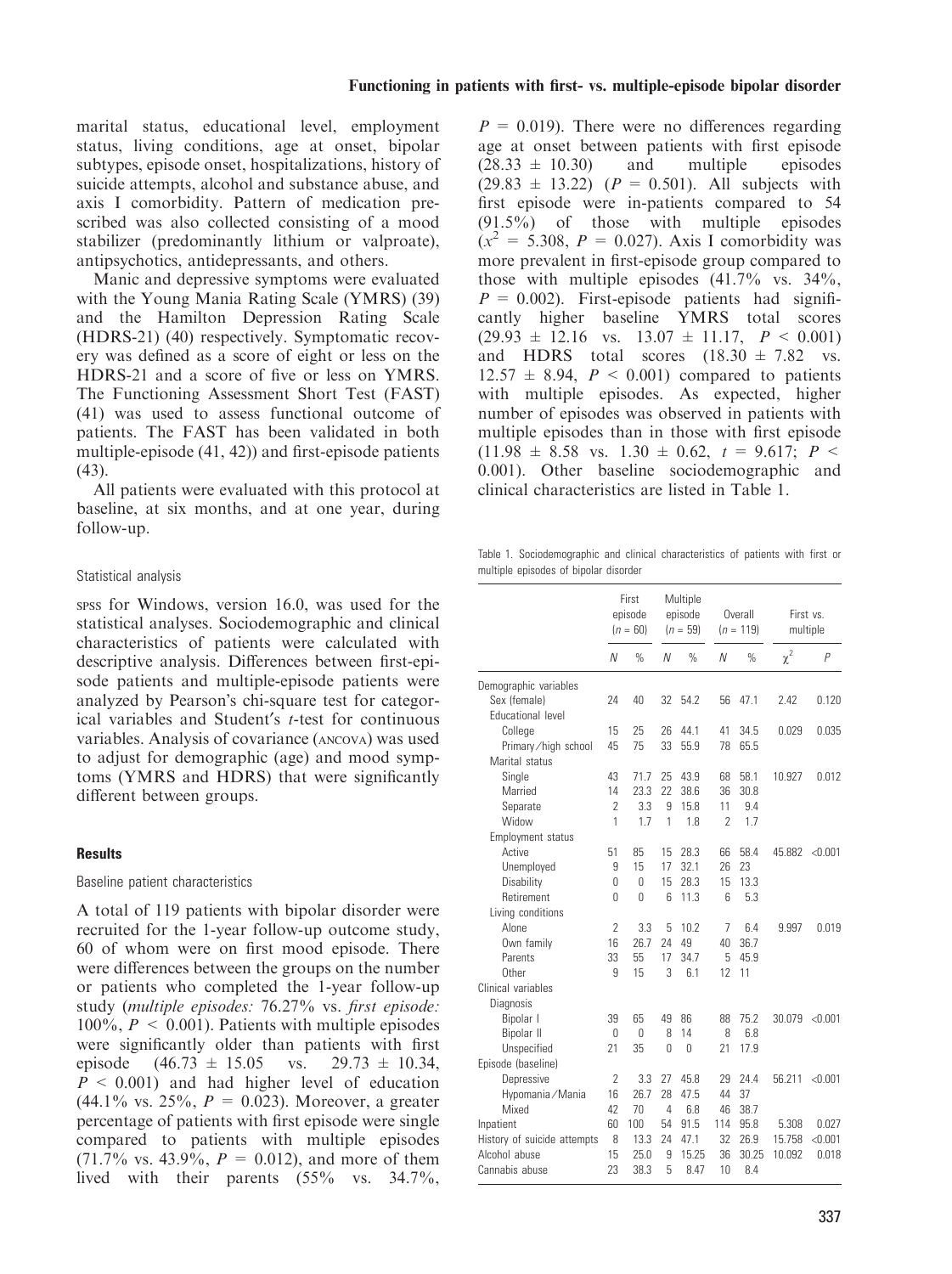## Rosa et al.

#### Table 2. Functional outcome

| Outcome measure             |               | 6 months  |                  |           |                      |               | 12 months |                  |           |                      |  |
|-----------------------------|---------------|-----------|------------------|-----------|----------------------|---------------|-----------|------------------|-----------|----------------------|--|
|                             | First episode |           | Multiple episode |           |                      | First episode |           | Multiple episode |           |                      |  |
|                             | M             | <b>SD</b> | M                | <b>SD</b> | t(P)                 | M             | <b>SD</b> | M                | <b>SD</b> | t(P)                 |  |
| Overall functioning         | 15.20         | 10.55     | 29.11            | 18.04     | $5.085$ (< $0.001$ ) | 11.26         | 10.94     | 26.91            | 13.96     | $6.436$ (< $0.001$ ) |  |
| Autonomy                    | 3.03          | 3.16      | 4.72             | 4.10      | 2.475 (0.015)        | 2.08          | 3.07      | 3.73             | 3.00      | 2.747(0.007)         |  |
| Occupational functioning    | 3.88          | 3.97      | 9.22             | 6.68      | $5.239$ (< $0.001$ ) | 3.46          | 4.66      | 9.40             | 6.57      | $5.408$ (<0.001)     |  |
| Cognitive functioning       | 3.10          | 3.05      | 5.68             | 4.29      | $3.732$ (<0.001)     | 2.05          | 2.77      | 5.13             | 3.46      | $5.064$ (< $0.001$ ) |  |
| Financial issues            | 1.01          | 1.53      | 1.22             | 1.85      | 0.646(0.520)         | 0.71          | 1.36      | 1.20             | 1.47      | 1.736 (0.086)        |  |
| Interpersonal relationships | 2.81          | 3.07      | 5.48             | 4.06      | $3.970$ (<0.001)     | 1.95          | 2.54      | 4.77             | 3.63      | $4.686$ (< $0.001$ ) |  |
| Leisure time                | .35           | 1.49      | 2.77             | 1.65      | $4.840$ (<0.001)     | 1.00          | 1.34      | 2.64             | 1.74      | $5.459$ (< $0.001$ ) |  |

M, mean; SD, standard deviation.

### Functional outcome at 6- to 12-month assessments

Patients with first episode experienced better overall functioning than those with multiple episodes, which was evident at 6-month and 12-month follow-up. Specifically, they showed higher levels of autonomy, better work, and lower cognitive complaints compared with other group. Greater capacity to enjoy their relationships and leisure time was also seen in patients with first episode than those with multiple episodes (see Table 2). This pattern of functioning was observed either in 6-month or 12-month assessments.

## Effects of age and affective symptoms at 6-month assessment

It has been reported that age and depressive symptoms may affect functioning in bipolar disorder (4, 44). To control for these effects, individual ancovas were performed with age, HDRS, and YMRS scores as covariates. Thus, after adjusted analysis, not only group but also depressive symptoms were significantly associated with poor overall functioning  $(F = 9.553, df = 4, 102; P <$ 0.001). With regard to specific domains, group (first vs. multiple) and depressive symptoms were also related to occupational functioning  $(F = 9.736, df = 4, 102; P < 0.001)$ , interpersonal relationships  $(F = 6.041, df = 4, 102;$  $P \le 0.001$ , and leisure time ( $F = 8.399$ , df = 4, 102;  $P \le 0.001$ ). Cognitive complaints were associated with group and age  $(F = 5.127, df = 4,$ 102;  $P = 0.001$ ). The differences between both groups on the autonomy domain were lost after controlling for age and mood symptoms.

Effects of age and affective symptoms at 12-month assessment

Significant differences were observed on the autonomy ( $F = 4.665$ , df = 4, 103;  $P \le 0.002$ ) and occupational domains  $(F = 8.611, df = 4, 103;$   $P \leq 0.001$ ) between both groups even after controlling for potential confounders. However, other domains such as cognitive complaints  $(F = 8.406)$ .  $df = 4$ , 103;  $P \le 0.001$ ), interpersonal relationships ( $F = 7.711$ , df = 4, 103;  $P \le 0.001$ ), leisure time ( $F = 12.012$ , df = 4, 103;  $P < 0.001$ ), as well as overall functioning  $(F = 14.145, df = 4, 103;$  $P \leq 0.001$ ) were also associated with group and age. Either depressive or manic symptoms did not affect overall functioning or life-specific domains.

#### Symptomatic recovery

At 6-month assessment, similar rates of symptomatic recovery (defined by HDRS < 8 and YMRS < 5) were found between both groups  $(42.4\% \text{ vs. and } 40\%, P = 0.656)$ . However, a significantly greater percentage of patients in firstepisode group had symptomatic recovery compared to those with multiple episodes at endpoint  $(62.7\% \text{ vs. } 44.9\%, P = 0.005).$ 

|  | Table 3. Patterns of medication use |  |
|--|-------------------------------------|--|
|  |                                     |  |

|                  | First<br>episode |      | Multiple<br>episode |          | Overall  |       | First vs. multiple |                |
|------------------|------------------|------|---------------------|----------|----------|-------|--------------------|----------------|
|                  | $\sqrt{n}$       | $\%$ | $\sqrt{n}$          | $\%$     | N        | $\%$  | $\chi^2$           | $\overline{P}$ |
| Mood stabilizers |                  |      |                     |          |          |       |                    |                |
| No               | 34               | 56.7 | 0                   | $\Omega$ | 34       | 28.57 | 35.440             | < 0.001        |
| Lithium          | 19               | 31.7 | 31                  | 77.5     | 50       | 42.01 |                    |                |
| Valproate        | 3                | 5    | 6                   | 15       | 9        | 7.56  |                    |                |
| Others           | 4                | 6.7  | 3                   | 7.5      | 7        | 5.88  |                    |                |
| Antipsychotics   |                  |      |                     |          |          |       |                    |                |
| No               | 19               | 31.7 | 13                  | 22       | 32       | 26.89 | 4.538              | 0.103          |
| Atypical         | 26               | 43.3 | 37                  | 62.7     | 63       | 52.94 |                    |                |
| Typical          | 15               | 25   | 9                   | 15.3     | 24       | 20.16 |                    |                |
| Antidepressants  |                  |      |                     |          |          |       |                    |                |
| No               | 55               | 91.7 | 40                  | 67.8     | 105      | 88.23 | 11.294             | 0.010          |
| <b>IRSS</b>      | 4                | 6.7  | 11                  | 18.6     | 15       | 12.60 |                    |                |
| Tricyclic        | 0                | Ŋ    | 3                   | 5.1      | $\Omega$ | U     |                    |                |
| Other            | 1                | 1.7  | 5                   | 8.5      | 6        | 5.04  |                    |                |
| Benzodiazepines  | 30               | 50   | 38                  | 64.4     | 68       | 57.14 | 2.521              | 0.080          |
| Antiparkinsonian | 21               | 35   | 5                   | 8.5      | 26       | 21.84 | 12.969             | 0.002          |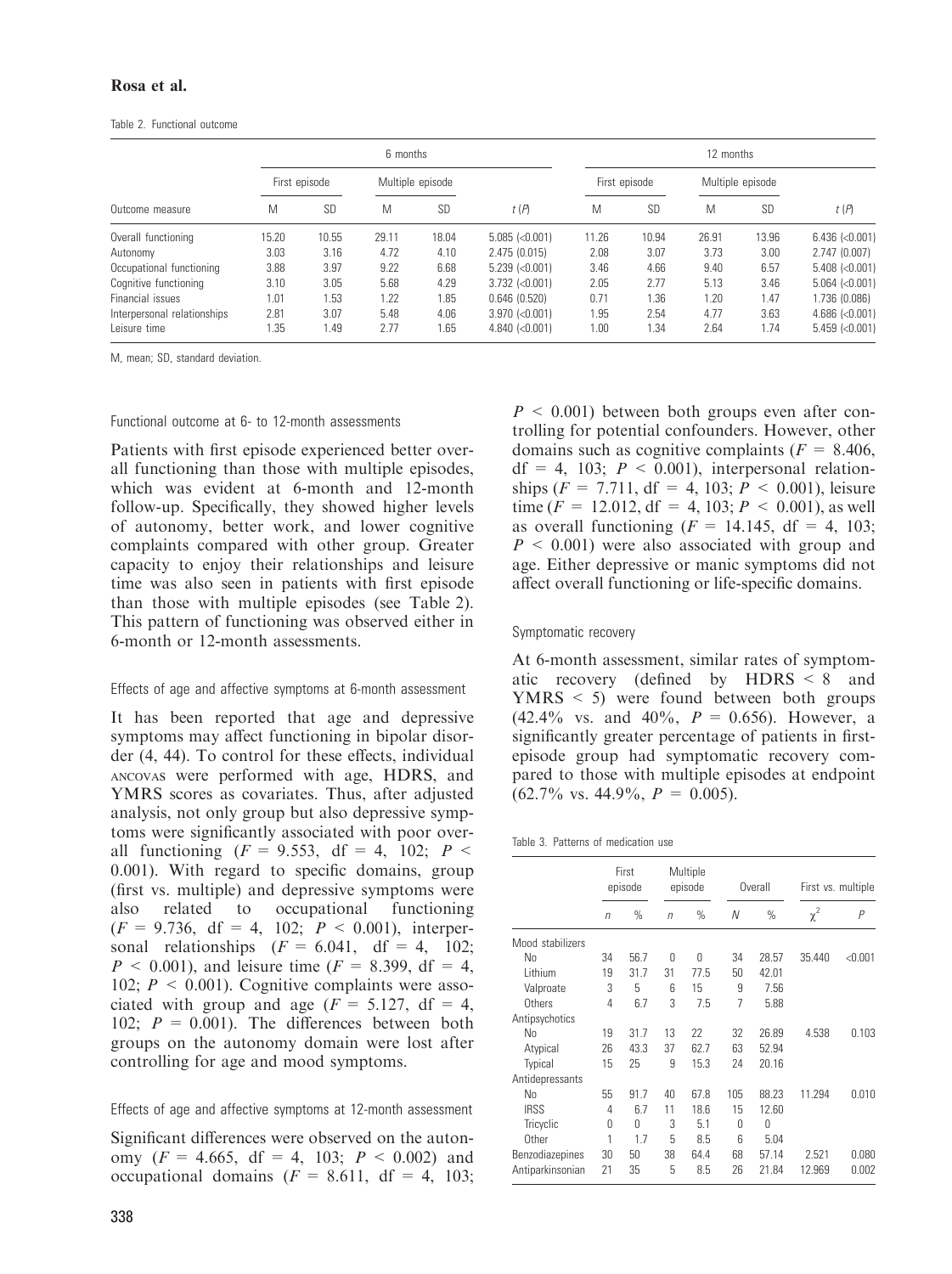Patterns of medication use

Significant differences were also observed between both groups regarding the number of medications. Patients with multiple episodes received higher number of medications than those with first episode at baseline  $(2.76 \pm 0.60 \text{ vs. } 2.12 \pm 0.55,$  $P < 0.001$ ) and endpoint  $(1.83 \pm 1.50 \text{ vs.}$  $1.40 \pm 0.69$ ,  $P = 0.048$  (see Table 3).

# **Discussion**

Bipolar disorder is a highly recurrent condition, but the psychosocial impact of multiple episodes has rarely been the focus of outcome studies. The majority of such studies have analyzed first (12, 45)- or multiple-episode patients (42, 46) separately, and very few of them have distinguished functional recovery from syndromal remission (10, 47, 48). The present 1-year follow-up study compared outcome in patients with first vs. multiple episodes, showing a greater functional and symptomatic recovery in the former. In particular, patients with first episode showed a higher level of autonomy, better work performance, and greater capacity to enjoy their relationships and leisure time related to those with multiple episodes. However, after accounting for the effects of age and mood symptoms, we found that baseline depressive symptoms appear to have an important contribution to the functional impairment, particularly through the six-month period. Emerging data have also demonstrated a strong relationship between depressive symptoms and functional impairment in bipolar disorder patients with multiple episodes (6, 7, 9, 46). Moreover, a Canadian study in first-episode patients with bipolar disorder showed that depressive symptoms (even if subsyndromal), and the absence of remission, were the best predictors of functional impairment (49). Together with previous studies, our findings suggest that depressive symptoms, particularly in a subgroup of patients with multiple episodes, may significantly interfere with the individual's life, particularly, regarding the performance of interrelationships and work functioning, and this effect may persist for at least six months after an acute episode. Consequently, it is especially important to treat depressive symptoms in order to improve psychosocial functioning.

Consistent with previous studies (27, 48), we found significant baseline clinical differences between both groups, which probably have some impact on long-term outcome. For instance, patients with first episode were younger and received less complex treatment regimens than other group, which may be associated with less cognitive complaints and greater overall functioning. Our data are also consistent with the model of staging for bipolar disorder, suggesting that the number of episodes is an important contributor to the stage progression of the illness from less to more severe presentations and consequently poor outcome (31–33, 35). Therefore, early diagnosis and appropriate intervention may play a role in preventing the neuroprogressive course of bipolar illness (9, 50). With regard to neurobiological correlates, Strakowski et al. (51) showed that patients with multiple episodes experienced more abnormalities in brain circuits involved in mood regulation and cognition than those with first episode (51). Progressive changes in neurotrophins (BDNF) and cytokines were also observed from early to late stage of bipolar illness (12). Furthermore, neurocognitive studies have shown that repeated episodes predict cognitive function, suggesting that relapses play an important role on neuropsychological performance (52, 53) and consequently psychosocial functioning (24, 54). In terms of treatment response, Berk et al. (55) reviewed twelve controlled randomized clinical trials in bipolar disorder, showing that individuals with fewer episodes (1–5 episodes) were more likely to show a better treatment response compared to those with more episodes (55). Additionally, lithium treatment response seems to be greater in patients in the early phase of the disorder (56). Likewise, some psychological interventions are more effective in the early (less than 10 episodes) compared to late stages of bipolar illness (57–59). Finally, recurrence has been also associated with an increased risk of suicide (21). To sum up functional impairment may be a consequence of enduring neurotoxicity of the mood episodes and consequently neurostructural abnormalities, which is clearly more evident in those individuals in the later stages of bipolar disorder.

In conclusion, the present study showed that patients with first episode experienced greater functioning in multiple domains than those with multiple episodes. Baseline depressive symptoms may contribute to 6-month poor functioning, especially in a group of patients with multiple episodes. Furthermore, our findings are in accordance with the staging model theory showing that greater cognitive complaints and functional impairment may be a consequence of repeated mood episodes and, therefore, emphasizing the importance of early interventions. The therapeutic approach, therefore, should integrate pharmacological and psychosocial interventions, including aspects such as autonomy and social activity and, ultimately, functional recovery.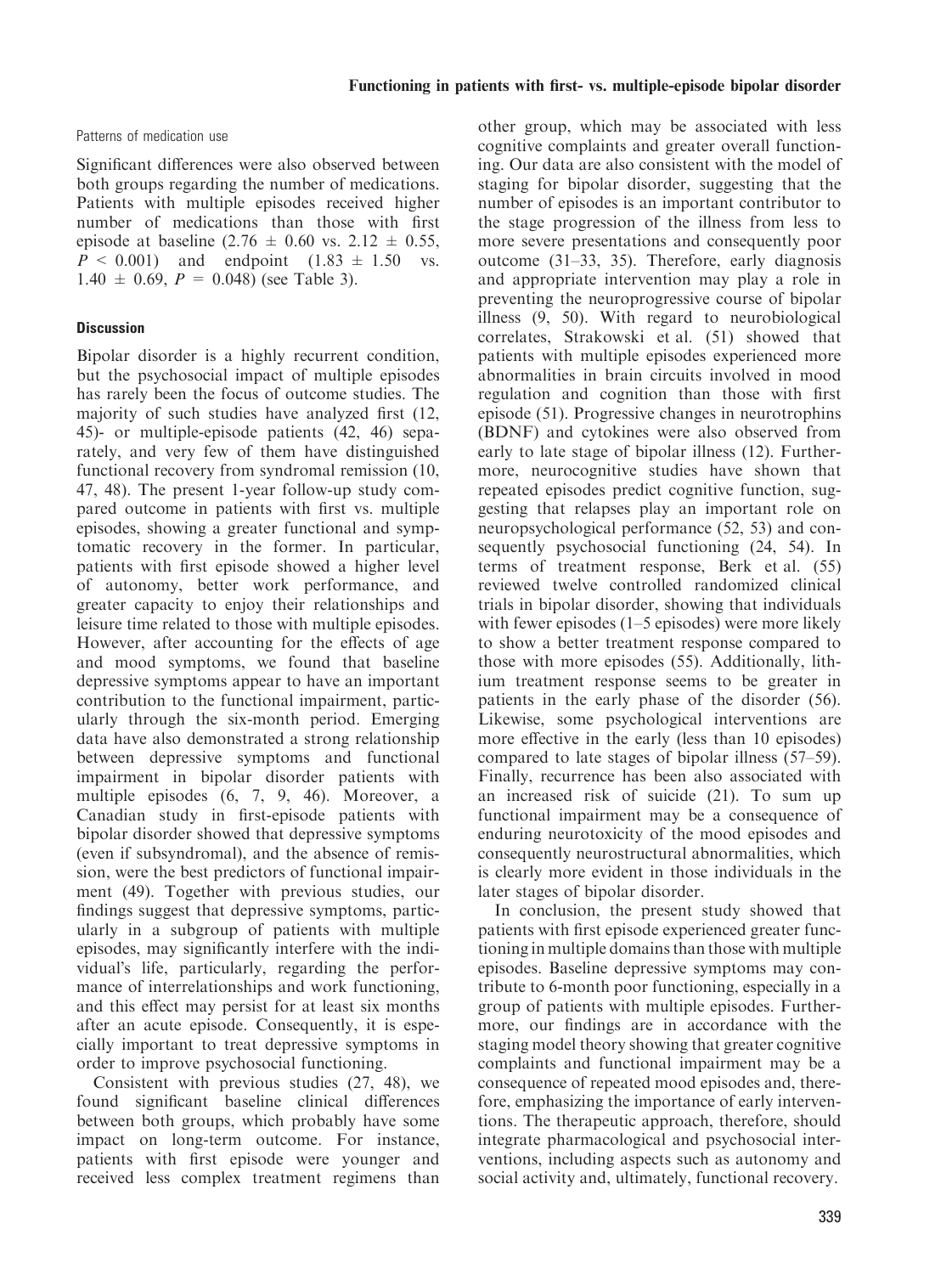## Rosa et al.

### Acknowledgements

This work was supported by grants from the Instituto Carlos III (PI080180), the Centro de Investigación en Red de Salud Mental, CIBERSAM, and the Generalitat de Catalunya to the Bipolar Disorders Group (2009 SGR 1022). Adriane R. Rosa is funded by Spanish Ministry of Education through a Juan de la Cierva Contract (JCI-2009-04329).

### Declaration of interest

Professor Eduard Vieta has served as consultant, advisor, or speaker for the following companies: Almirall, AstraZeneca, Bial, Bristol-Myers Squibb, Cephalon, Eli Lilly, Forest Research Institute, Gedeon Richter, Glaxo-Smith-Kline, Johnson and Johnson Janssen, Jazz, Lundbeck, Merck-Sharp and Dohme, Novartis, Organon, Otsuka, Pfizer Inc, Sanofi-Aventis, Servier, Takeda and UBC. Ana González-Pinto has received grant support, acted as consultant, or given presentations for the following pharmaceutical companies: Almirall (Barcelona, Spain), Astra-Zeneca, Bristol-Myers-Squibb, Otsuka, Eli Lilly, Glaxo-Smith-Kline, Janssen-Cilag, Sanofi-Aventis, Lundbeck, Novartis, Organon, Schering-Plough, Spanish Ministry of Science and Innovation, Department of Health of the Basque Government, University of the Basque Country and Pfizer. The other authors report no conflicts of interest.

#### References

- 1. Isasi AG, Echeburua E, Liminana JM, Gonzalez-Pinto A. How effective is a psychological intervention program for patients with refractory bipolar disorder? A randomized controlled trial J Affect Disord 2010;126:80–87.
- 2. Gonzalez-Isasi A, Echeburua E, Mosquera F, Ibanez B, Aizpuru F, Gonzalez-Pinto A. Long-term efficacy of a psychological intervention program for patients with refractory bipolar disorder: a pilot study. Psychiatry Res 2010;176:161–165.
- 3. Rosa AR, Franco C, Martinez-Aran A et al. Functional impairment in patients with remitted bipolar disorder. Psychother Psychosom 2008;77:390–392.
- 4. Rosa AR, Reinares M, Franco C et al. Clinical predictors of functional outcome of bipolar patients in remission. Bipolar Disord 2009;11:401–409.
- 5. Sanchez-Moreno J, Martinez-Aran A, Gadelrab HF et al. The role and impact of contextual factors on functioning in patients with bipolar disorder. Disabil Rehabil 2010;32(Suppl 1):S94–S104.
- 6. JUDD LL, AKISKAL HS, SCHETTLER PJ et al. Psychosocial disability in the course of bipolar I and II disorders: a prospective, comparative, longitudinal study. Arch Gen Psychiatry 2005;62:1322–1330.
- 7. GOLDBERG JF, HARROW M. Subjective life satisfaction and objective functional outcome in bipolar and unipolar mood disorders: a longitudinal analysis. J Affect Disord 2005;89:79–89.
- 8. Barekatain M, Khodadadi R, Maracy MR. Outcome of single manic episode in bipolar I disorder: a six-month follow-up after hospitalization. J Res Med Sci 2011;16:56–62.
- 9. CONUS P, COTTON S, ABDEL-BAKI A, LAMBERT M, BERK M, Mcgorry PD. Symptomatic and functional outcome 12 months after a first episode of psychotic mania: barriers to recovery in a catchment area sample. Bipolar Disord 2006;8:221–231.
- 10. Delbello MP, Hanseman D, Adler CM, Fleck DE, Strakowski SM. Twelve-month outcome of adolescents with bipolar disorder following first hospitalization for a manic or mixed episode. Am J Psychiatry 2007;164:582–590.
- 11. Goldstein TR, Birmaher B, Axelson D et al. Psychosocial functioning among bipolar youth. J Affect Disord 2009;114:174–183.
- 12. KAUER-SANT'ANNA M, KAPCZINSKI F, ANDREAZZA AC et al. Brain-derived neurotrophic factor and inflammatory markers in patients with early- vs. late-stage bipolar disorder. Int J Neuropsychopharmacol 2009;12:447–458.
- 13. Strakowski SM, Keck PE Jr, Mcelroy SL et al. Twelvemonth outcome after a first hospitalization for affective psychosis. Arch Gen Psychiatry 1998;55:49–55.
- 14. Fagiolini A, Kupfer DJ, Masalehdan A, Scott JA, Houck PR, Frank E. Functional impairment in the remission phase of bipolar disorder. Bipolar Disord 2005;7:281–285.
- 15. Goetz I, Tohen M, Reed C, Lorenzo M, Vieta E, EMBLEM Advisory Board. Functional impairment in patients with mania: baseline results of the EMBLEM study. Bipolar Disord 2007;9:45–52.
- 16. Strakowski SM, Williams JR, Fleck DE, Delbello MP. Eight-month functional outcome from mania following a first psychiatric hospitalization. J Psychiatr Res 2000;34:193–200.
- 17. TOHEN M, GREIL W, CALABRESE JR et al. Olanzapine versus lithium in the maintenance treatment of bipolar disorder: a 12-month, randomized, double-blind, controlled clinical trial. Am J Psychiatry 2005;162:1281–1290.
- 18. Gardner HH, Kleinman NL, Brook RA, Rajagopalan K, BRIZEE TJ, SMEEDING JE. The economic impact of bipolar disorder in an employed population from an employer perspective. J Clin Psychiatry 2006;67:1209–1218.
- 19. Gonzalez-Pinto AM, Dardennes R, De ZM et al. In-patient care costs of patients with bipolar I disorder: a comparison between two European centers. J Affect Disord 2010;121: 152–155.
- 20. Haro JM, Reed C, Gonzalez-Pinto A, Novick D, Bertsch J, Vieta E. 2-Year course of bipolar disorder type I patients in outpatient care: factors associated with remission and functional recovery. Eur Neuropsychopharmacol 2011;21: 287–293.
- 21. GONZALEZ-PINTO A, MOSOUERA F, ALONSO M et al. Suicidal risk in bipolar I disorder patients and adherence to longterm lithium treatment. Bipolar Disord 2006;8(5 Pt 2): 618–624.
- 22. Gonzalez-Pinto A, Barbeito S, Alonso M et al. Poor longterm prognosis in mixed bipolar patients: 10-year outcomes in the Vitoria prospective naturalistic study in Spain. J Clin Psychiatry 2011;72:671–676.
- 23. Martinez-Aran A, Vieta E, Colom F et al. Cognitive impairment in euthymic bipolar patients: implications for clinical and functional outcome. Bipolar Disord 2004;6:224–232.
- 24. Martinez-Aran A, Vieta E, Torrent C et al. Functional outcome in bipolar disorder: the role of clinical and cognitive factors. Bipolar Disord 2007;9:103–113.
- 25. Martinez-Aran A, Torrent C, Sole B et al. Functional remediation for bipolar disorder. Clin Pract Epidemiol Ment Health 2011;7:112–116.
- 26. Aspiazu S, Mosquera F, Ibanez B et al. Manic and depressive symptoms and insight in first episode psychosis. Psychiatry Res 2010;178:480–486.
- 27. Tohen M, Vieta E, Gonzalez-Pinto A, Reed C, Lin D. Baseline characteristics and outcomes in patients with first episode or multiple episodes of acute mania. J Clin Psychiatry 2010;71:255–261.